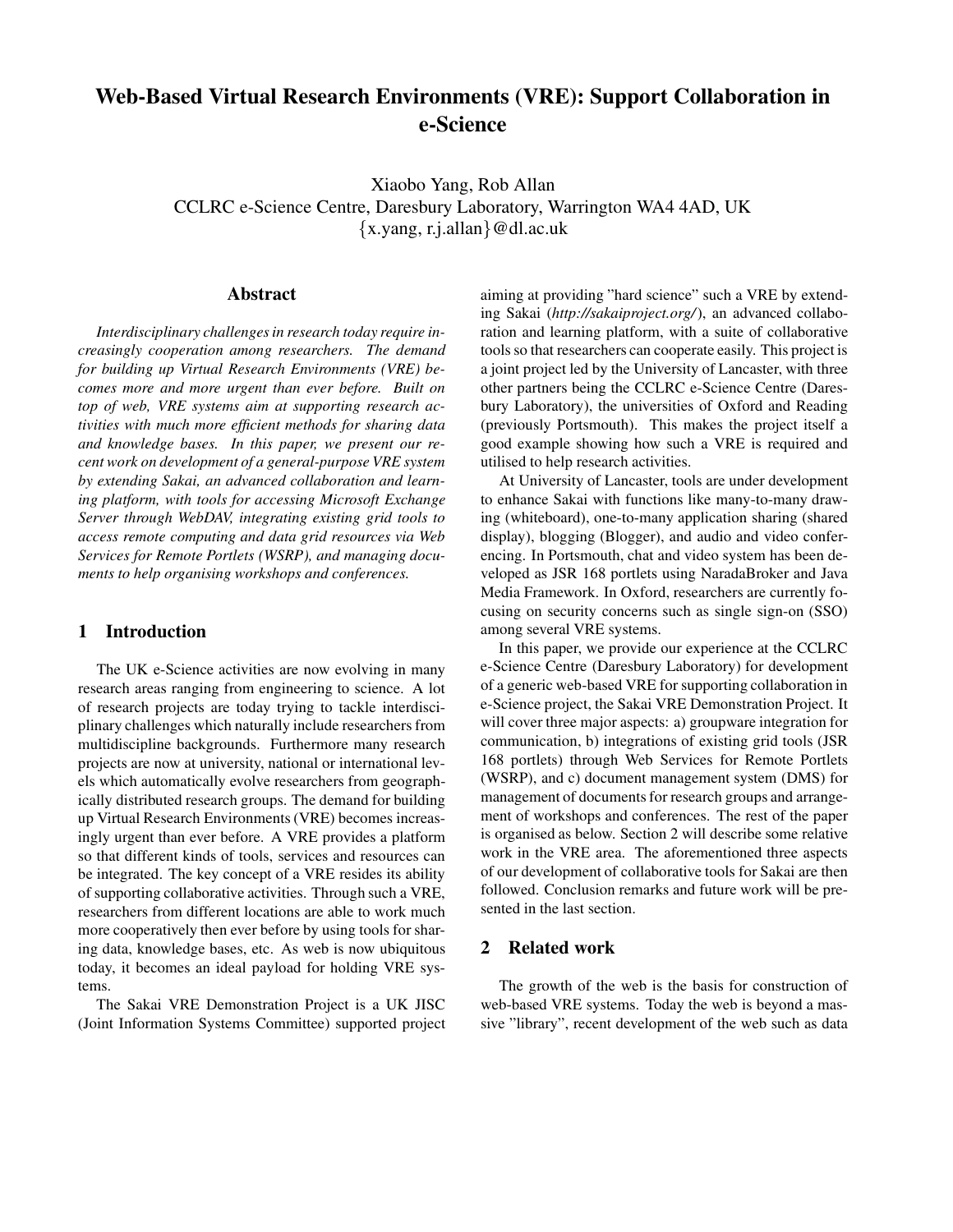mining and knowledge management is focusing on how to effectively retrieve, understand and share information provided by the web to support different kinds of activities. Web-based VRE systems are focusing on making use of the web together with emerging technologies like grid to support research.

In [7, 8], a web-based research support systems (WRSS) was proposed and discussed. Based on assembling, integration, and adaptation of existing computer technology and information systems, a WRSS focuses on a more systematic and coherent treatment of existing isolated studies of research support.

In [6], the concept of web-based information retrieval support systems (WIRSS) was introduced with a detailed case study of existing research article indexing and citation analysis systems. WIRSS aims at improving research productivity and quality.

In [3], a prototype WRSS system, CUPTRSS, has been presented and discussed focusing on management support, CUPTRSS provides support of research management, information support, and collaborative work support.

Recently in UK, some JISC funded projects are aiming at building up VRE systems to provide support of research activities in biology, art & humanities, etc. As indicated on the JISC web site at *http://www.jisc.ac.uk/programme vre.html*, *"A VRE will add value to the research process across all disciplines by complementing and inter-working with existing resources and by being flexible and adaptable to changing requirements"*. Furthermore, with the emergence of grid, a computing and data resource layer is now able to be extracted from VRE systems to simplify the VRE development while at the same time to make full use of cutting-edge grid technology.

An example here is NEESit (*http://it.nees.org/*) which links earthquake researchers together across USA by providing them a virtual research laboratory. Such a virtual lab makes use of the grid to integrate computing resources and engineering facilities for supporting collaborative research activities.

## **3 Construction of a VRE system on top of Sakai**

In Fig. 1, we describe VRE as service-based systems for supporting research and related management activities. All functionalities listed in Fig. 1 are viewed as services such as chat and email. Service-based VRE systems enable the maximum re-usage of their components to other information systems. In this section, we describe our extensions to Sakai, the basis of our Sakai VRE Demonstration Project. For more information about Sakai itself, please refer to its web site at *http://sakaiproject.org/*.



**Figure 1. Service-based VRE.**

#### 3.1 Groupware integration: accessing Microsoft Exchange server through Web-DAV

Calendars are widely utilised to arrange events for example to book meetings. Sakai has its own calendar builtin. One of the useful features is that an administrator can book events for people who are members of a particular worksite, i.e., each worksite inside Sakai can have its own community-style calendar for subscribers of this worksite. Also Sakai provides the function for importing calendar events from external resources like Microsoft Outlook and Meeting Maker. Unfortunately sometimes users are not able to stay with only the Sakai calendar due to various reasons, for example, a user is in a department where Microsoft Outlook is the only officially supported email client. Therefore synchronisation of calendar events between Sakai and external calendar services is useful since it removes the potential miss of meetings or appointments.

iCalendar (RFC 2445) is an IETF (Internet Engineering Task Force) standard which aims at allowing users to send meeting/task requests to other users through emails. It has been widely adopted and implemented by products like Lotus Notes and Microsoft Outlook. Besides iCalendar, there exists a proposed standard protocol, CalDAV, which tries to enable calendar access via WebDAV. The benefit of using CalDAV is that events expressed in the standard iCalendar format are stored as HTTP resources through WebDAV. This makes it an ideal candidate for sharing calendar events within groups or organisations.

Microsoft Exchange Servers have been widely deployed acting as messaging and collaboration servers that provide email together with calendar services. The native way for accessing the Microsoft Exchange Server is normally through CDO (Collaboration Data Objects) for Exchange Server. In order to make use the Exchange Server in Java programs, a practical issue is that there lacks of component like CDO. There are several approaches to work around this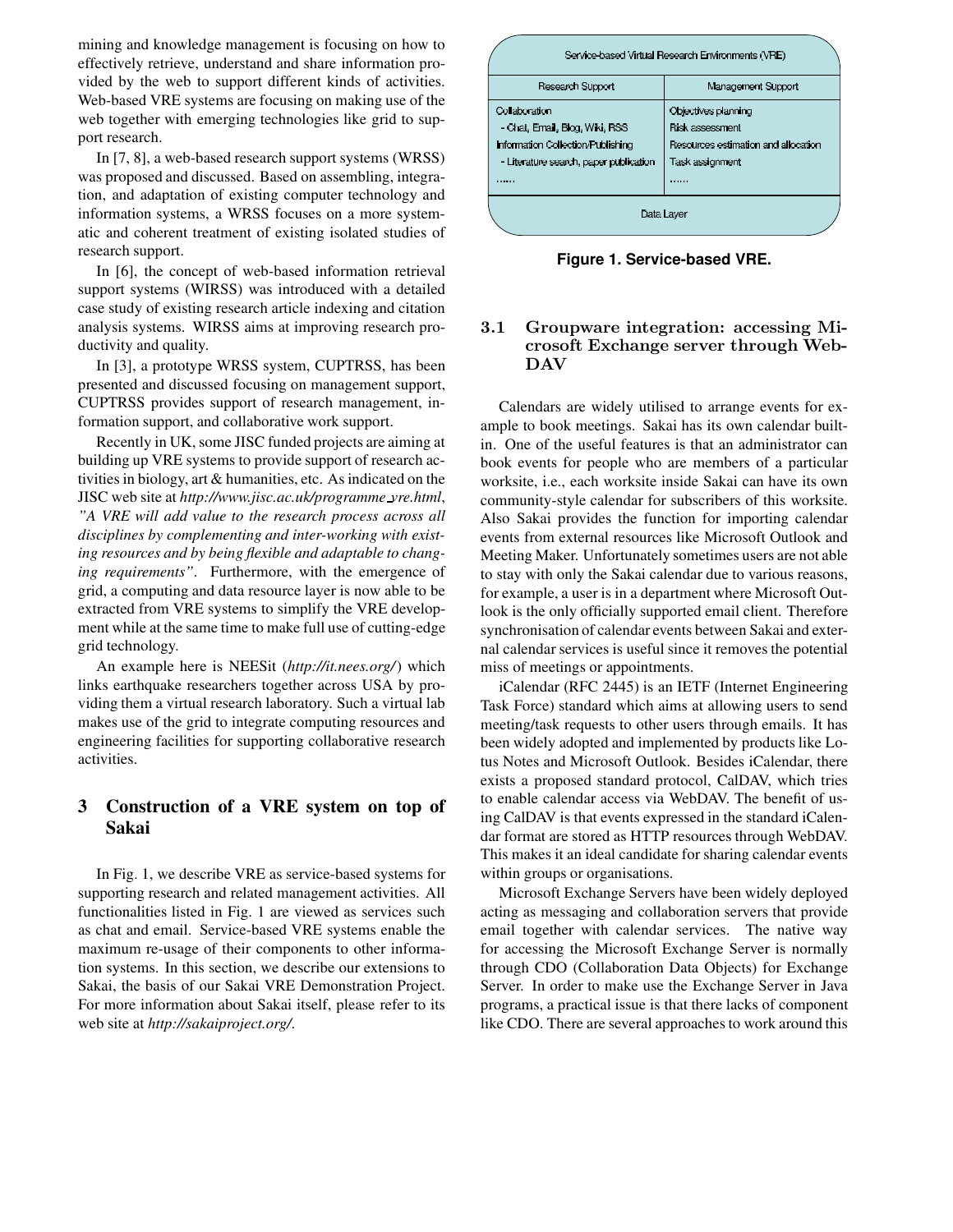issue: 1) to configure Exchange Server to provide POP3 and IMAP4 services so that they are accessible through Java-Mail; 2) to use (commercial) Java-COM bridges like the one provided by J-Integra (*http://j-integra.intrinsyc.com*); 3) to enable WebDAV on Exchange Server then WebDAV clients can access it. Option 1) provides email access without calendar support. Option 2) does provide all sorts of capabilities but there lacks of open-source software for executing the same task. Therefore we select the last option for accessing Microsoft Exchange Server through WebDAV within Sakai calendar.

As stated on *http://www.webdav.org/*, WebDAV includes *"a set of extensions to the HTTP protocol which allows users to collaboratively edit and manage files on remote web servers"*. If a Microsoft Exchange Server is configured to support WebDAV, then its resources including emails and calendar events will be available to WebDAV clients. Based on this point, Sakai calendar has been extended using Jakarta Slide (*http://jakarta.apache.org/slide/*)so that it can import calendar events from Exchange Server. Furthermore, event booking within Sakai calendar can be synchronised to Exchange Server and vice verse.



#### **Figure 2. Calendar events retrieved from Microsoft Exchange Server to be imported in Sakai calendar.**

#### 3.2 Grid tools integration through WSRP

Based on the Spring framework, Sakai can be easily extended to support new standards to enhance its capability. In this section, we present our work on extending Sakai to support the Java Portlet Specification 1.0, JSR 168 [1], via WSRP (Web Services for Remote Portlets) 1.0 [2] by providing Sakai a WSRP consumer. In general, portlets are web components to be used by a portal for building up integrated full web pages. JSR 168 standardises the communications between a portlet and its container by defining a set of APIs. WSRP 1.0 brings presentation-oriented web services so that output of portlets (markup fragments) can be

exchanged in SOAP messages. For more details about JSR 168 and WSRP 1.0, see [4].

Currently Sakai does not support JSR168, i.e., it is not possible to deploy JSR 168 compliant portlets in Sakai. While portals today are prevailing, they are keeping on gaining attentions from both industry and academia. For example, enterprise portals have been built up to provide new interfaces for managing enterprise resources. And grid portals are constructed to provide easy access of grid resources in many e-Science research projects.

The motivation of this work is how to make use of existing grid tools developed as JSR 168 portlets inside Sakai. If Sakai can make use of markup fragments generated by the grid portlets to build up web pages, end-users will experience the same feeling that these portlets are running inside Sakai. The idea can be achieved through presentationoriented web services. Different from the traditional datacentric web services, presentation-oriented web services are focusing on transferring markups generated by portlets from services (WSRP producers) to service clients (WSRP consumers). Information such as end-user actions are collected by consumers and then forwarded to producers which in turn forward to portlet containers and portlets. Markup fragments generated by portlets will then be sent back to consumers accordingly.

A servlet based WSRP consumer built on top of ProxyPortlet (a WSRP consumer from WSRP4J, *http://portals.apache.org/wsrp4j/*) has been successfully tested with UDDI. In practice, portal administrator can browse the UDDI registry to look for portlets he is interested in. Producer information can then be retrieved from such a registry so that remote portlets can be subscribed for construction of integrated portal pages. The consumer has been migrated to Sakai (without UDDI support which can be plugged-in without much work) and a set of grid portlets developed for the UK NGS (National Grid Service) Portal has been consumed successfully. For more details, see [5].

#### 3.3 Document Management System (DMS)

The idea of this system comes from the experience when a workshop was organised. Because Sakai has already got some collaborative tools included such as announcement and calendar, it is a good candidate for constructing a document management system (DMS) within which documents and authors are managed. DMS can be treated as a data/metadata management system which is tailored for workshops/conferences.

The basic tasks of DMS include administrative work such as user and document management, paper submission and review. Various tasks such as email notification of announcement, review result can be plugged in as optional